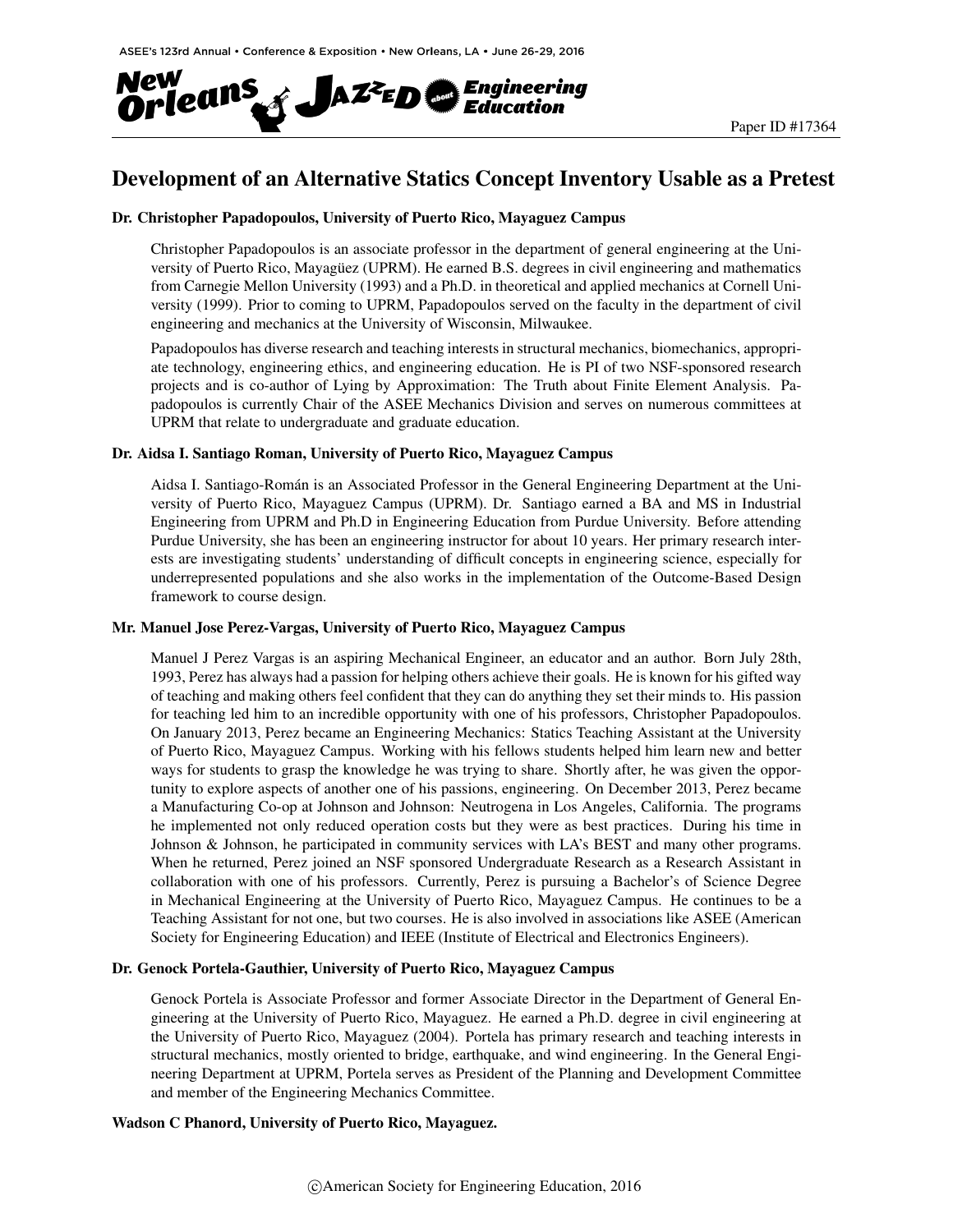

My name is Wadson C Phanord, I'm a senior Civil Engineering student at the University of Puerto Rico, at Mayaguez campus. I'm a teaching assistant for Statics Engineering. I conduct research investigation in the area of Civil and Environmental Engineering, my current research focuses on how to develop a small Biosand Water Filter using Bamboo.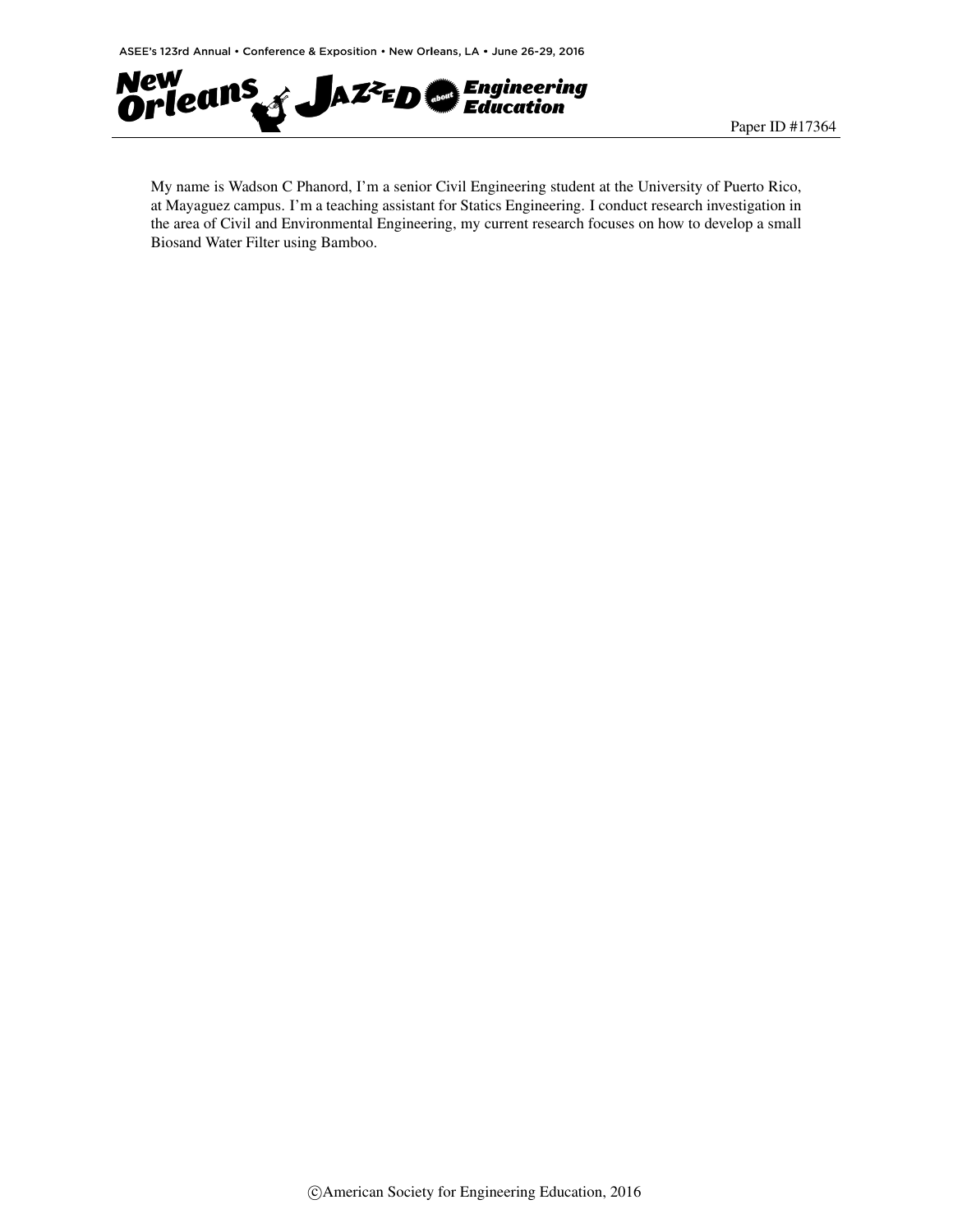# **Development of an Alternative Statics Concept Inventory Usable as a Pretest**

## **1. Introduction**

Concept inventories (CI's) are now established means to measure students' qualitative understanding of basic concepts and principles. CI's typically consist of multiple choice questions with one correct answer and several "distractors" that reflect common misconceptions. The misconceptions are usually identified through formal research processes, such as using focus groups in which students answer questions and explain their reasoning in an expository manner.

A CI can be used to assess both individual student learning gains and effectiveness of pedagogical strategies, particularly by measuring differences in performance via pre-test (before instruction) and post-test (after instruction). If the CI is not appropriate as a pre-test, then its ability to measure learning gains might be established via other correlations, such as with exams.

The first CI that became widely deployed was the Force Concept Inventory  $(FCI)^1$ , developed to study the conceptual knowledge in basic mechanics among physics students. Since then, dozens of CI's have been deployed in various branches of engineering and science, including by organized efforts with sponsorship from the National Science Foundation<sup>2</sup>. However, efforts to perpetually deploy and collect data from CI's have proven difficult to sustain $3$ .

In Engineering Mechanics, the two most widely deployed CI's are the Concept Assessment Tool for Statics (CATS), originally named the Statics Concept Inventory (SCI)<sup>4</sup>, and the Dynamics Concept Inventory (DCI)<sup>5,6</sup>. At least two independent efforts to create a concept inventory for Mechanics of Materials have been undertaken<sup>7,8</sup>, but to the authors' knowledge, no standardized version has been widely adopted by the Engineering Mechanics community.

## **2. Concept Assessment Tool for Statics (CATS)**

The CATS is a highly validated<sup>9</sup> and widely deployed CI, deployed to tens of thousands of students since its inception, and is currently maintained by its developer, Paul Steif<sup>10</sup>. The CATS consists of 27 questions, 3 questions each from 9 categories of Statics/basic mechanics, as summarized in Table 1. The authors have been using the CATS at the University of Puerto Rico, Mayagüez, for six years as a standard post-evaluation in Statics.

| Table 1. Categories of Questions on the CATS                                                    |
|-------------------------------------------------------------------------------------------------|
| 1. Forces on collection of bodies: Identifying forces acting on a subset of a system of bodies. |
| 2. Newton's 3rd Law: Forces between two contacting bodies must be equal and opposite.           |
| 3. Static Equivalence: Static equivalence between forces, couples and combinations.             |
| 4. Roller: Direction of force between the roller and the rolled surface.                        |
| 5. Slot: Direction of force between pin and slot of a member.                                   |
| 6. Negligible Friction: Direction of force between frictionless bodies in point contact.        |
| 7. Representation: Representing unknown loads at various connections.                           |
| 8. Friction: Sorting out implications of equilibrium and Coulomb's Law on friction force.       |
| 9. Equilibrium: consideration of both force and moment balance in equilibrium.                  |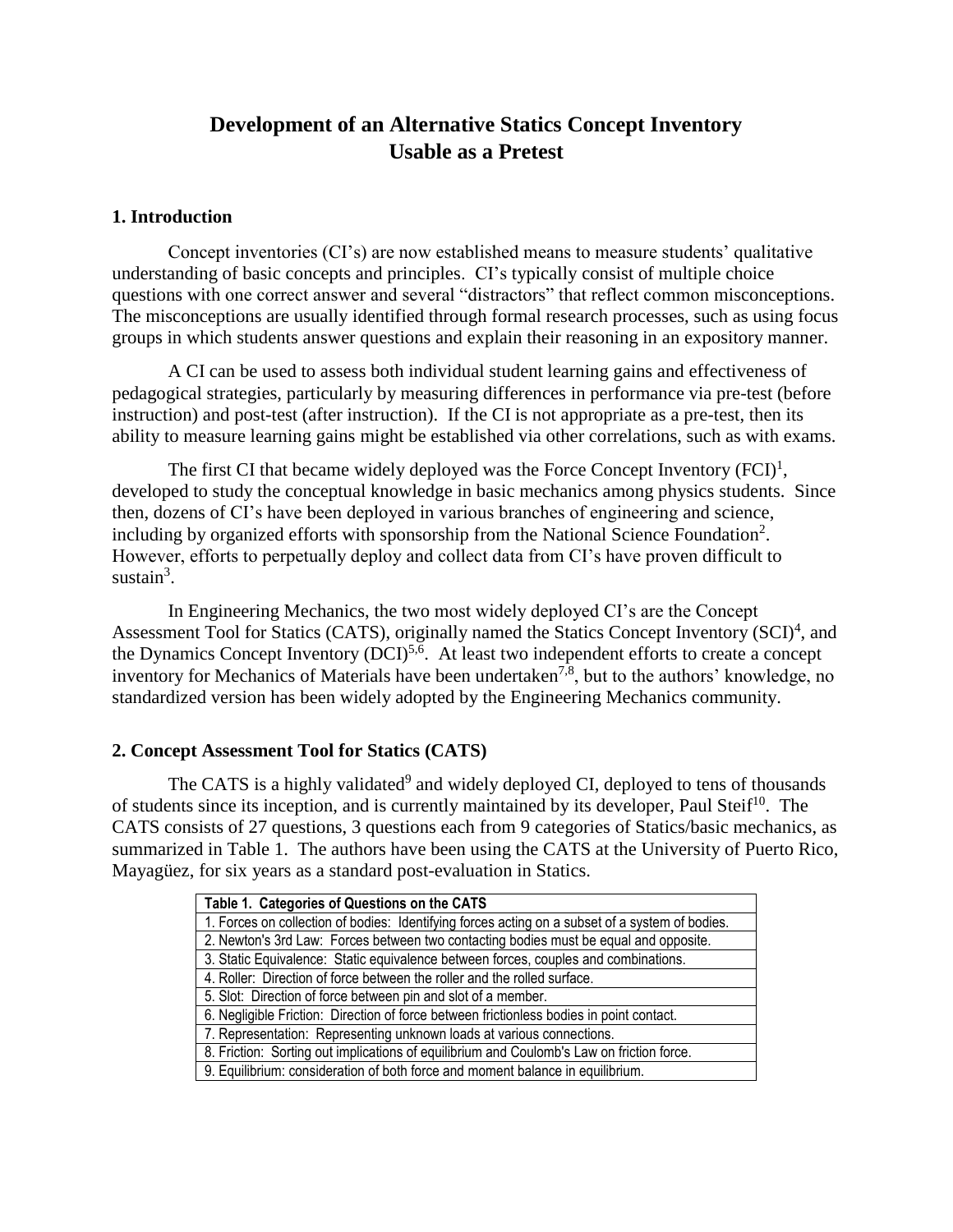A limitation of the CATS is that it does not work well as a pre-test. Historical data analyzed by Steif & Hansen shows that when administered to students prior to taking a Statics class, the results typically match what would be obtained by random guessing, and are such that the correctness of responses is unlikely to reveal strongly held pre-conceived ideas<sup>11</sup>. They explain this situation as follows [original references expanded in line]:

Based on the successful application of the Force Concept Inventory, it has become an accepted practice to interpret post-test scores in light of the pre-test scores [Hake, 1998]<sup>12</sup>. This makes sense when students have seen the concepts prior to the course in which the test is administered. However, for many subjects in engineering, while there are certainly concepts in previous courses that are relevant, a test that measures conceptual development adequately by the end of the course may not be a valuable measure at the beginning of the course. …

In summary, while there can be correlations between the pre-test and exams for the [CATS], these are largely associated with students who score above the normal range for the pre-test. This is in contrast to the post-test, which is correlated to the final for all groups. This implies that the level of understanding of most students upon entering Statics is sufficiently low as to be inadequately captured by the inventory. While students who score significantly above levels explained by random guessing do tend to perform better in the remainder of the course, identifying likely high performers might be of little value to an instructor. Of much greater value would be a readiness test, which signals to the instructor weaknesses students have that will impede learning in Statics. The [CATS] certainly does not provide this function. However, it should be useful as a pre-test for following courses, such as Mechanics of Materials. As evidence, positive correlations have indeed been found between the [CATS] and exams in Mechanics of Materials [Steif & Hansen,  $2006$ <sup>13</sup>.

The authors do not take an absolute position on whether a CI should or should not be applicable as a pre-test. Indeed, the CATS itself is evidence that an instrument which is not appropriate as a pre-test can be very useful. Nevertheless, motivated by teaching practices in which the teacher would like to 'tap' the intuitive ideas of the students at the beginning of the class, the authors propose an Alternate Statics Concept Inventory (ASCI) that can complement the CATS and which can access student intuition prior to learning formal terminology and methods.

### **3. Development of the Alternate Statics Concept Inventory (ASCI)**

The ASCI was developed as the result of a "eureka moment" experienced by the authors after returning from the previous ASEE conference and trying to decide what could be done to refresh their Statics course. A structured development process (such as a Delphi process) was not used to develop the instrument. Rather, the authors decided that it would be useful, and even fun, to "play around" with some questions that represent achievement in Statics, yet which can be stated in a manner that can access the intuition of a novice without any formal instruction. For this reason, the questions highly rely on common situations that can be easily visualized. The questions do respond to misconceptions that were observed repeatedly in other mechanics education research and teaching activities performed by the authors over the last several years.

Although the test is designed to be accessible to those without any formal training in Statics, we do, however, exploit words such as "friction" and "torque", on the assumption that these expressions exist in common parlance, and probably have been introduced to entering Statics students from prior physics courses. We suspect that such "bridge" words connect the intuition to the formal methodology, and we believe that it is precisely in this domain where student misconceptions can be usefully identified, exposed, discussed, and corrected.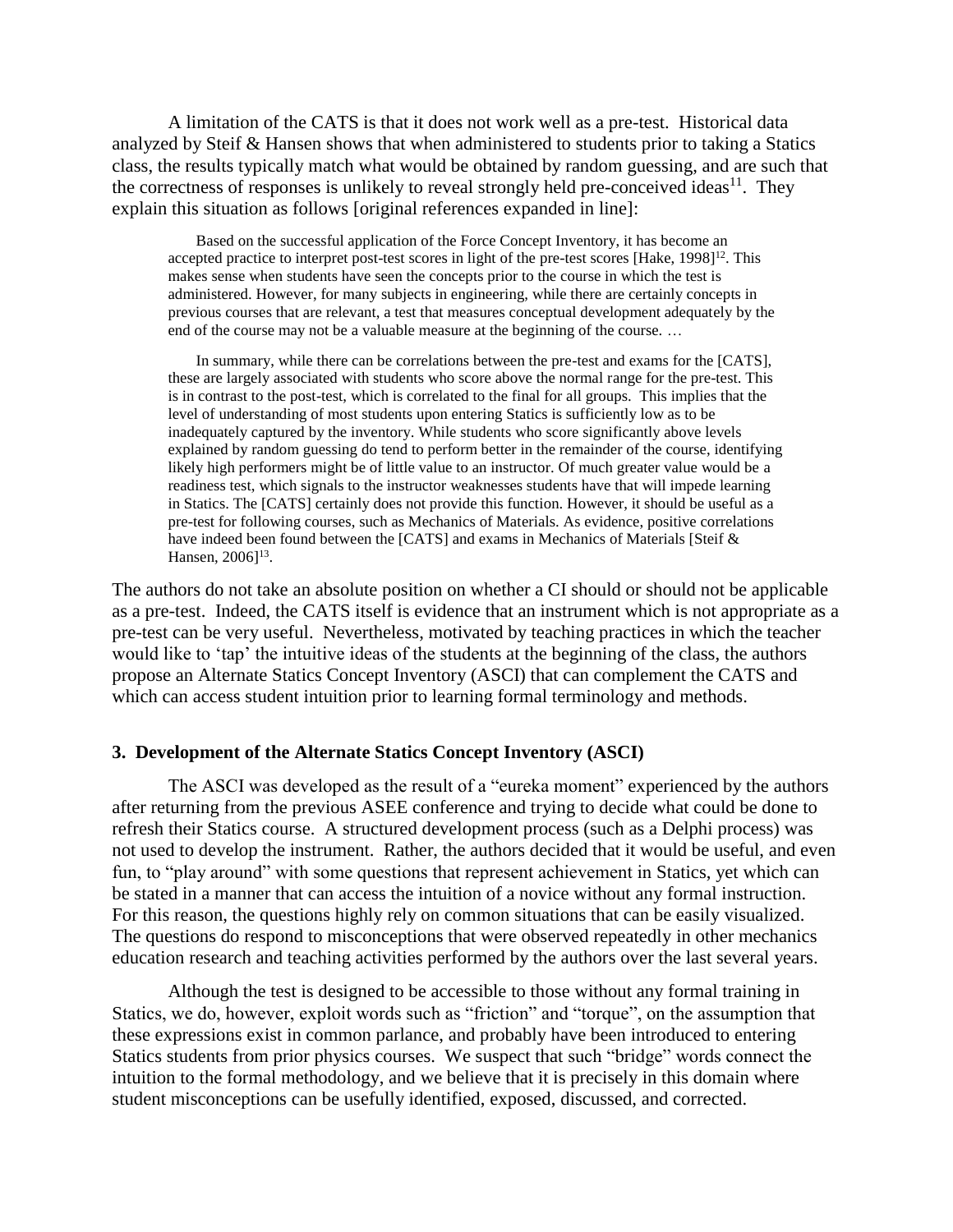In its present form the ASCI consists of 10 questions that span many of the traditional topics taught in Statics. The full instrument is provided in the Appendix. In its development, no attempt was made to associate the underlying concepts of the questions with the nine concept categories of the CATS. However, prior to any statistical analysis – so as not to bias the outcomes – the authors hypothesized associations between the ASCI questions and the CATS standard concepts. These associations are reported in Table 2.

| Table 2. Hypothesized Associations between ASCI Questions and CATS Categories |                                                        |  |  |  |  |  |  |  |
|-------------------------------------------------------------------------------|--------------------------------------------------------|--|--|--|--|--|--|--|
| ASCI 1 Box held by flat hands                                                 | CATS 8/Friction, 9/Equilibrium                         |  |  |  |  |  |  |  |
| ASCI 2 Torque on signpost                                                     | CATS 1/Subsystem, 9/Equilibrium                        |  |  |  |  |  |  |  |
| ASCI 3 Beam FBD                                                               | CATS 7/Representation, 4 Roller                        |  |  |  |  |  |  |  |
| ASCI 4 Distribution of forces in truss                                        | CATS 1/Subsystem, 9/Equilibrium                        |  |  |  |  |  |  |  |
| ASCI 5 Car parked on hill                                                     | CATS 8/Friction, 9/Equilibrium                         |  |  |  |  |  |  |  |
| ASCI 6 Brakes, ground, and bicycle wheel                                      | CATS 2/Third Law, 8/Friction                           |  |  |  |  |  |  |  |
| <b>ASCI 7 Pulley</b>                                                          | CATS 1/Subsystem, 9/Equilibrium, 6/Negligible Friction |  |  |  |  |  |  |  |
| ASCI 8 Sag of taught cable                                                    | CATS 1/Subsystem, 9/Equilibrium                        |  |  |  |  |  |  |  |
| ASCI 9 Response of signpost to weight                                         | CATS 1/Subsystem, 9/Equilibrium                        |  |  |  |  |  |  |  |
| ASCI 10 Torque wrench on tire                                                 | CATS 3/Static Equivalence                              |  |  |  |  |  |  |  |

As an initial observation, the ASCI questions heavily included topics 1/Subsystem, 9/Equilibrium, and 8/Friction, as well as their coupling, revealing what the authors appear to emphasize. No questions directly addressed the CATS category 5/Slot.

## **4. Deployment and Results**

The ASCI was deployed as a pre-test in August 2015 and was taken by a total of 165 students registered with four different instructors (A, B, C, D, where instructor A is one of the authors). It was later given as a post-test in December 2015 and taken by 62 students registered with three instructors (A, B, and C). Table 3 provides a summary of the pre- and post-test data for two cohorts, A and BC combined. The data consist of the average scores for each question (the score of each question ranges from 0 to 1), the average total scores (maximum score is 10), and the normalized gains  $\langle g \rangle$ , where  $\langle g \rangle = (Post - Pre)/(10 - Pre)^{12}$ .

| Table 3. Average scores and normalized gains on the ASCI Pre-test and Post-test.                                       |             |    |       |             |                |      |      |                |      |         |      |         |         |
|------------------------------------------------------------------------------------------------------------------------|-------------|----|-------|-------------|----------------|------|------|----------------|------|---------|------|---------|---------|
| Cohort                                                                                                                 | <b>Item</b> | N  | Total | Q1          | Q <sub>2</sub> | Q3   | Q4   | Q <sub>5</sub> | Q6   | Q7      | Q8   | Q9      | Q10     |
| A                                                                                                                      | Pre         | 48 | 3.33  | 0.28        | 0.46           | 0.52 | 0.04 | 0.09           | 0.47 | 0.26    | 0.48 | 0.51    | 0.22    |
| A                                                                                                                      | Post        | 44 | 4.34  | 0.27        | 0.68           | 0.80 | 0.52 | 0.07           | 0.56 | 0.30    | 0.51 | 0.43    | 0.20    |
| A                                                                                                                      | <g></g>     |    | 0.15  | $-0.01$     | 0.41           | 0.57 | 0.50 | $-0.02$        | 0.18 | 0.05    | 0.06 | $-0.16$ | $-0.02$ |
| BC.                                                                                                                    | Pre         | 66 | 3.09  | 0.26        | 0.44           | 0.53 | 0.06 | 0.03           | 0.45 | 0.20    | 0.47 | 0.44    | 0.21    |
| ВC                                                                                                                     | Post        | 15 | 3.92  | 0.13        | 0.27           | 1.00 | 0.40 | 0.00           | 0.62 | 0.07    | 0.73 | 0.63    | 0.07    |
| ВC                                                                                                                     | $q$         |    | 0.12  | <b>0.17</b> | $-0.31$        | 1.00 | 0.36 | $-0.03$        | 0.30 | $-0.16$ | 0.50 | 0.35    | $-0.18$ |
| Note 1: unpaired p-scores for cohorts A and BC, pre-test vs. post-test total score, are 0.002 and 0.017, respectively. |             |    |       |             |                |      |      |                |      |         |      |         |         |
| Note 2: unpaired p-score for cohort A vs. cohort BC, pre-test total score, is $p = 0.374$ .                            |             |    |       |             |                |      |      |                |      |         |      |         |         |
| Note 3: unpaired p-score for cohort A vs. cohort BC, post-test total score, is $p = 0.266$ .                           |             |    |       |             |                |      |      |                |      |         |      |         |         |
| Note 4: data highlighted in green (red) indicate a normalized gain greater than 0.30 (less than $-0.15$ ).             |             |    |       |             |                |      |      |                |      |         |      |         |         |

The results show that for each cohort, there is a significant difference between the pretest and post-test score, with  $p = 0.002$  for cohort A, and  $p = 0.017$  for cohort BC (Note 1, Table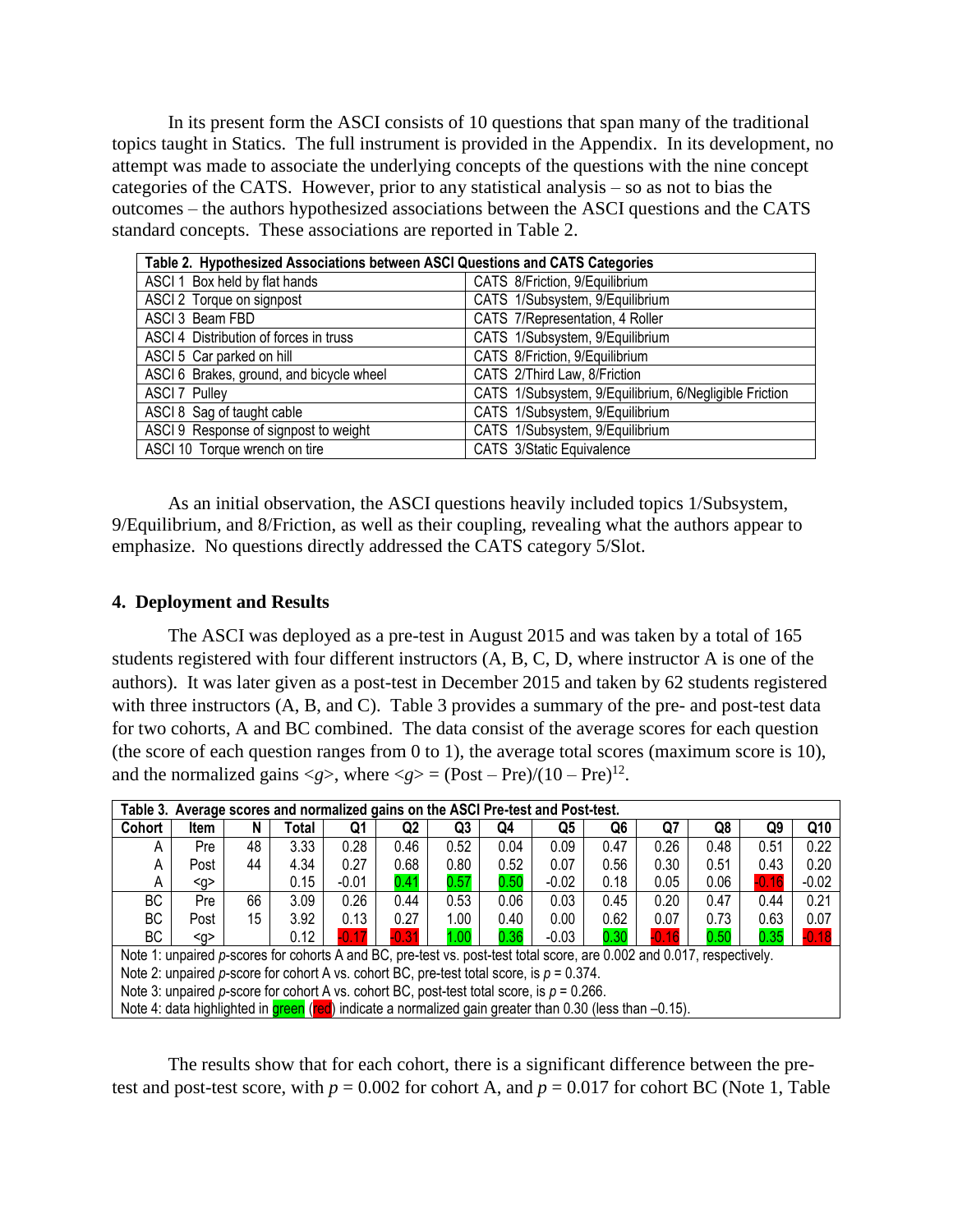3). This suggests that the instruction provided to each cohort was meaningful with respect to the concepts embedded in the ASCI.

The results also show that the difference in performance between the cohorts was not significant. In particular, the difference in performance between the cohorts on the pre-test yielded  $p = 0.374$  (Note 2, Table 3), and visual inspection shows that the question-by-question averages on the pre-test have a similar pattern and magnitude for both cohorts. This suggests that students in both cohorts started with similar conceptual knowledge (although we have not yet investigated if the individual responses differ significantly). On the post-test, the comparison between the cohorts yielded  $p = 0.266$  (Note 3, Table 3), indicating the overall difference in performance between the cohorts was not significant. However, for the post-test, both the normalized gains and the raw scores follow somewhat different patterns across the cohorts. This could possibly indicate that different instructors emphasized different concepts. We do observe similarity between the two cohorts in raw score and normalized gain on Questions 3, 4, and 5.

To probe the results further, each cohort was filtered to retain only students who took the pre-test, post-test, and the CATS. These subsets, A\* and BC\*, had 30 and 9 students, respectively. Analysis showed that there was a relatively weak correlation between the normalized gain on the ASCI and the CATS score. However, when the normalized gains and post-test scores for each question were compared with the CATS scores *restricted to the hypothesized associated categories* (cf. Table 2), reasonable correlations were found for cohort  $A^*$ , but not for BC\*. Table 4 provides the data corresponding to cohort  $A^*$ .

| Scores, Cohort $A^*$ (N = 30)                                                                                                  |       |      |                |                |      |      |      |      |      |         |         |
|--------------------------------------------------------------------------------------------------------------------------------|-------|------|----------------|----------------|------|------|------|------|------|---------|---------|
| <b>Item</b>                                                                                                                    | Total | Q1   | Q <sub>2</sub> | Q <sub>3</sub> | Q4   | Q5   | Q6   | Q7   | Q8   | Q9      | Q10     |
| <b>ASCI Pre</b>                                                                                                                | 3.31  | 0.27 | 0.43           | 0.47           | 0.07 | 0.03 | 0.48 | 0.23 | 0.53 | 0.53    | 0.27    |
| <b>ASCI Post</b>                                                                                                               | 4.58  | 0.33 | 0.77           | 0.73           | 0.57 | 0.07 | 0.58 | 0.30 | 0.63 | 0.40    | 0.20    |
| ASCI < g                                                                                                                       | 0.19  | 0.09 | 0.59           | 0.50           | 0.54 | 0.03 | 0.21 | 0.09 | 0.21 | $-0.29$ | $-0.09$ |
| Discrimination Index                                                                                                           |       | 0.59 | 0.59           | 0.71           | 0.24 | 0.00 | 0.62 | 0.35 | 0.47 | 0.59    | 0.35    |
| CATS associated                                                                                                                |       | 8    |                |                |      | 8    | 2    |      |      |         | 3       |
| categories                                                                                                                     |       | 9    | 9              | 4              | 9    | 9    | 8    | 9    | 9    | 9       |         |
|                                                                                                                                |       |      |                |                |      |      |      | 6    |      |         |         |
| CATS average scores                                                                                                            |       | 0.17 | 0.30           | 0.36           | 0.30 | 0.17 | 0.17 | 0.30 | 0.30 | 0.30    | 0.15    |
| per respective                                                                                                                 |       | 0.27 | 0.27           | 0.42           | 0.27 | 0.27 | 0.17 | 0.27 | 0.27 | 0.27    |         |
| associated category                                                                                                            |       |      |                |                |      |      |      | 0.36 |      |         |         |
| CATS overall and                                                                                                               | 0.26  | 0.22 | 0.29           | 0.39           | 0.29 | 0.22 | 0.17 | 0.31 | 0.29 | 0.29    | 0.15    |
| average scores on                                                                                                              |       |      |                |                |      |      |      |      |      |         |         |
| associated categories                                                                                                          |       |      |                |                |      |      |      |      |      |         |         |
| Note 1: Discrimination Index DI = $(C1 - C4)/Q$ , where C1 $(C4)$ is the number of correct responses from students in the      |       |      |                |                |      |      |      |      |      |         |         |
| upper (lower) quartile with respect to overall score, and Q is the average number of students in each quartile <sup>14</sup> . |       |      |                |                |      |      |      |      |      |         |         |
| Note 2: Pearson Correlations: (ASCI Post, CATS-avg-assoc) = 0.525; (ASCI <g>, CATS-avg-assoc) = 0.451; (ASCI Post,</g>         |       |      |                |                |      |      |      |      |      |         |         |
| CATS-overall) = 0.162; (ASCI Post, Final Exam) = 0.508; (CATS-overall, Final Exam) = 0.426.                                    |       |      |                |                |      |      |      |      |      |         |         |
| Note 3: CATS scores are normalized to range from 0 to 1 for each category.                                                     |       |      |                |                |      |      |      |      |      |         |         |
| Note 4: data highlighted in green (red) indicate particularly favorable (unfavorable) results.                                 |       |      |                |                |      |      |      |      |      |         |         |

**Table 4. ASCI Post-test, Normalized Gain, Discrimination Index, and Comparison with CATS Associated Category** 

The moderate correlation coefficient for the ASCI post-test vs. the restricted CATS scores,  $r = 0.525$  (Note 2, Table 4), suggests that the concepts embedded in the ASCI questions moderately correspond to several concepts embedded in the CATS. However, the overall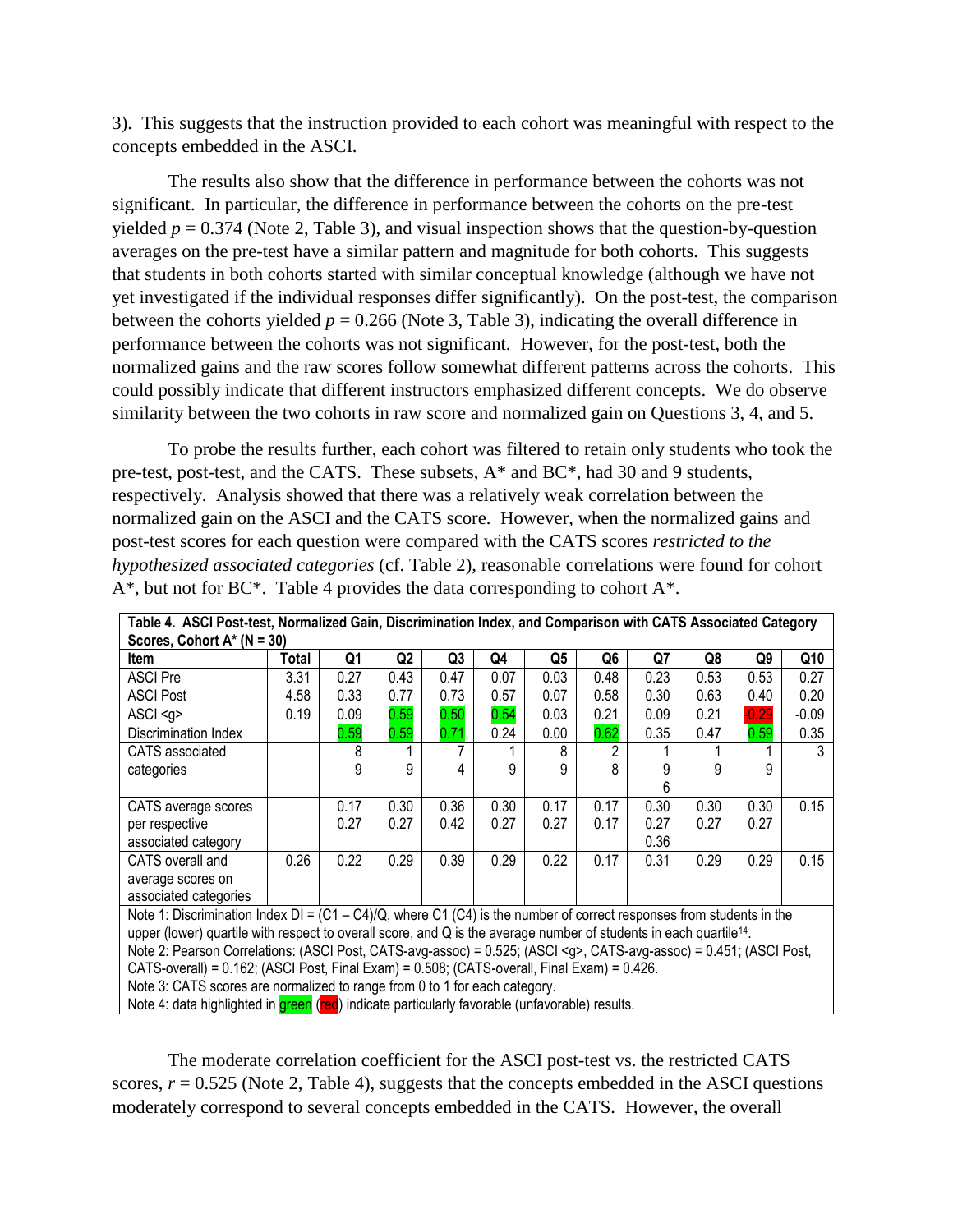correlation between the ASCI post-test scores and the total CATS scores was only 0.162 (Note 2, Table 4). It is also noteworthy that there is a mild correlation between the ASCI post-test and the course final exam score, 0.508 (Note 2, Table 4); reducing the correlation were several students with top final exam scores who had below average ASCI post-test scores, and vice-versa. In general, more work needs to be done to establish these relationships.

As this is a work in progress, a detailed item analysis of the question responses has not yet been conducted, either for purposes of validating the instrument or to understand common misconceptions. Nevertheless, some preliminary results stand out (and further commentary appears in the Appendix).

First, in looking at the results of Question 4, it appears that prior to Statics, most students think that an applied load at the joint of a truss will be relatively evenly distributed to in some or all of the joining members. We are encouraged that the relative normalized gain on this problem was consistently high among both cohort A ( $\langle g \rangle = 0.50$ , Table 3) and BC ( $\langle g \rangle = 0.36$ , Table 3), indicating that students are able to learn the concept of zero force member, and that this new knowledge can supersede some of their prior misconceptions. The discrimination index (DI) for this question is relatively low ( $DI = 0.24$ , Table 3), suggesting that this could be a relatively easy concept for students to understand.

Secondly, in Question 2, on the pre-test, about half of the students in both cohorts incorrectly believe that the internal torques are greatest at the top of the signpost where the wind pressure is greatest. This misconception was observed by the authors in a previous study<sup>15</sup>. Many students in cohort A corrected this misconception  $(*g*) = 0.41$ , Table 3), whereas students in cohort BC migrated even more strongly toward this misconception  $\langle \langle g \rangle = -0.31$ , Table 3). This difference might be explained by the fact that students in cohort A did a project related to a similar signpost system. Yet students in cohort A performed poorly on Question 9 ( $\langle g \rangle$  = -0.16, Table 3), whereas students in cohort BC performed relatively well  $\langle \langle g \rangle = 0.35$ , Table 3).

Third, it is clear that students learned the concept of basic reactions reasonably well, as the normalized gains for Question 3 indicate  $(A: \langle g \rangle = 0.57; BC: \langle g \rangle = 1.00; Table 3)$ . Interestingly, the pre-test scores for this problem were reasonably high as well (A: 0.52; BC: 0.53; Table 3). Perhaps students can intuitively interpret symbols that represent reactions when presented in a "non-technical" manner.

Finally, three questions proved both difficult and poor discriminators: Question  $5 (DI =$ 0.00,  $\langle g \rangle = 0.03$ , Table 4), Question 7 (DI = 0.35,  $\langle g \rangle = 0.09$ , Table 4), and Question 10 (DI = 0.35,  $\langle g \rangle = -0.09$ , Table 4). Notably, Questions 5 (friction required to support car on hill) and 7 (limit of tension in cable as cable become horizontal) combine more than one topic, including topics that are somewhat beyond the immediate Statics topics. In particular, Question 5 requires students to accurately estimate the slopes of roads and hills, a task that the authors know to confound students. In the case of Question 10 (moment of a couple about a point), the topic is standard, but it is usually proves abstract and counterintuitive for many students in the authors' experience. While these questions may not effectively test conceptual knowledge in a discriminating manner, they nevertheless reveal much about students' limitations in qualitative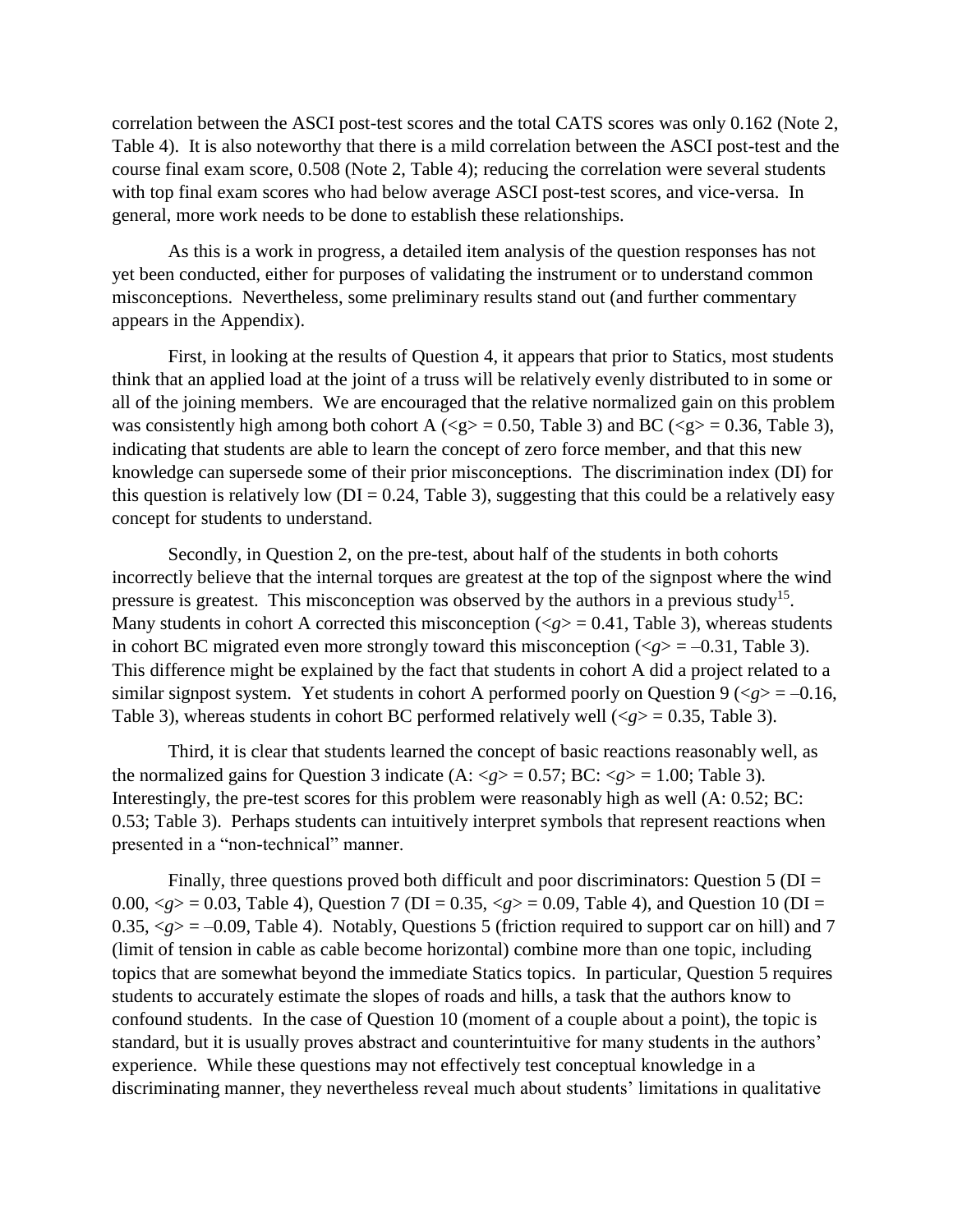mechanical reasoning. Whether this is due to a lack of conceptual understanding or problem solving skill (or patience) is an open question worthy of further investigation.

## **5. Conclusions and Future Work**

The objective of this work is to develop an Alternative Statics Concept Inventory (ASCI) that can be effectively used as a pre-test. The primary reason for this is to engage both students and instructors in encountering students' (mis)conceptions early in a course. A key feature of the ASCI is the use of language that is accessible to the novice, yet which maintains integrity with accepted mechanical definitions and concepts. The immediate results demonstrate a mixture of learning gains with respect to some concepts (e.g., zero force members, cf. Question 4) and stubborn persistence of misconceptions (e.g., friction, cf. Question 1).

The results also suggest that the ASCI moderately embeds the core concepts as the CATS, as based on moderate correlations with sub-sections of the CATS (Table 4). However, the questions on the ASCI, in the authors' judgement (Table 2), typically embed two or more concepts from the CATS, particularly the combination of topics 1 (subsystems) and 9 (equilibrium). Indeed, while these topics are agreeably independent, they must be coupled in practice. Some will argue that the fact that the ASCI questions do not align to single CATS topics is a weakness, as it is generally accepted to conduct assessment on decoupled items. Yet the role for qualitative reasoning in research and practice is rarely restricted to a single isolated topic, and for this reason it is important to foster qualitative reasoning skills for this more complex environment. The question remains, however, if effective concept questions can be designed in this manner.

The authors intend that this work begins a new conversation on the use of concept inventories, particularly for Statics. We look forward to inviting others to collaborate to expand and refine the instrument, and to learn more about misconceptions – and how to overcome them – in mechanics education.

## **Acknowledgement**

This material is based upon work supported by the National Science Foundation under Grant No. 1044866. The authors gratefully acknowledge this support.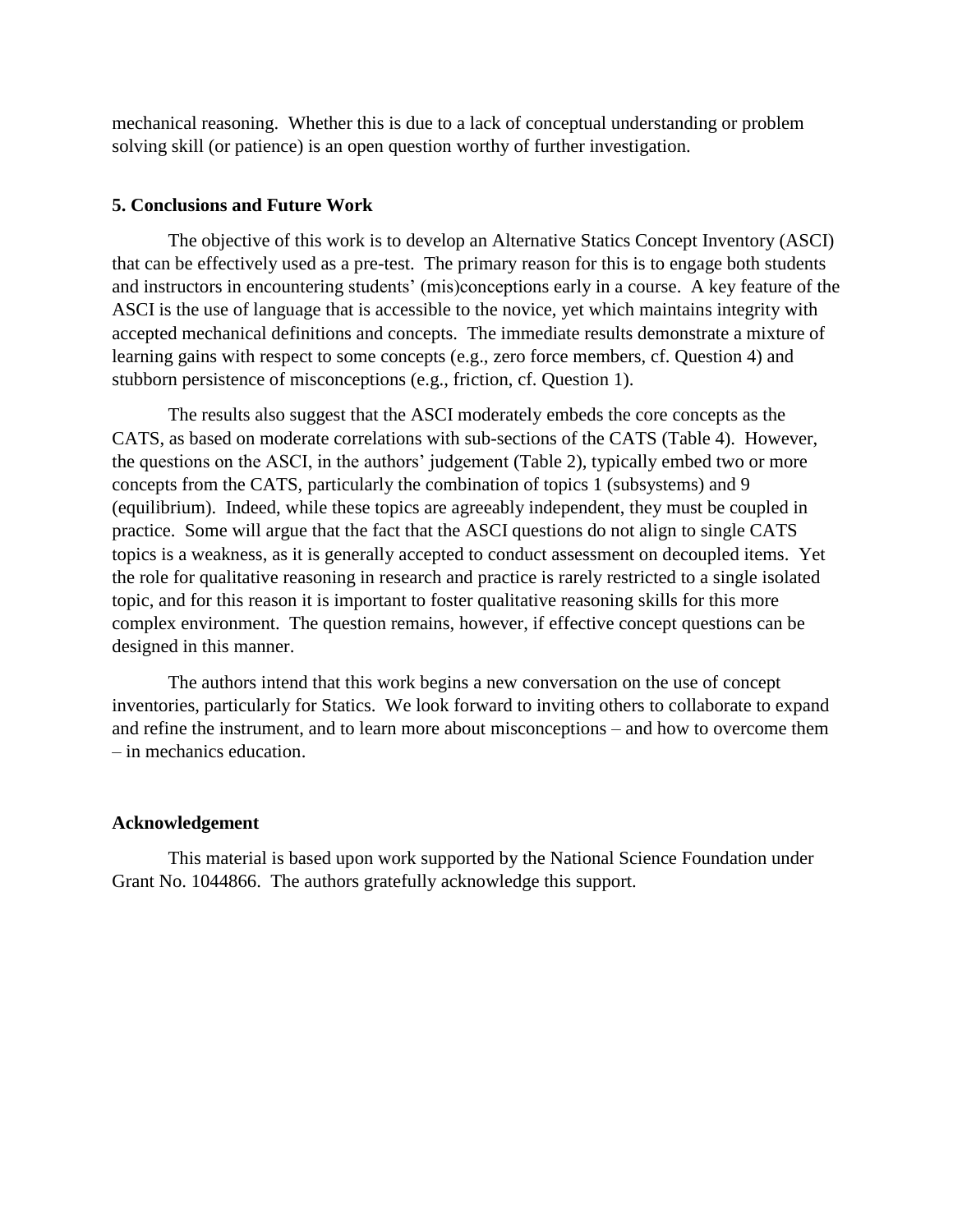## **Bibliography**

- 1. Hestenes D, Wells M, Swackhamer G. Force Concept Inventory. *Phys Teach*. 1992;30(3):141. doi:10.1119/1.2343497.
- 2. Foundation Coalition. No Title. http://www.foundationcoalition.org/home/keycomponents/concept/index.html. Accessed February 2, 2016.
- 3. CIHUB. No Title. cihub.org. Accessed February 2, 2016.
- 4. Steif PS, Dantzler JA. A Statics Concept Inventory: Development and Psychometric Analysis. *J Eng Educ*. 2005;94:363. doi:10.1002/j.2168-9830.2005.tb00864.x.
- 5. Gray GL, Evans D, Cornwell PJ, Costanzo F, Self B. Toward a Nationwide Dynamics Concept Inventory Assessment Test. In: *Proceedings of the ASEE Annual Conference and Exposition*. ; 2003:8.1202.1- 8.1202.12. https://peer.asee.org/11759.
- 6. Gray GL, Costanzo F, Evans D, Cornwell P, Self B, Lane JL. The Dynamics Concept Inventory Assessment Test : A Progress Report and Some Results Introduction. In: *Proceedings of the ASEE Annual Conference and Exposition*. ; 2005:10.1278.1-10.1278.16. https://peer.asee.org/15378.
- 7. Richardson J, Steif PS, Morgan J, Dantzler J. Development of a Concept Inventory for Strength of Materials. In: *Proceedings of the ASEE Annual Conference and Exposition*. ; 2003:29-33.
- 8. Sweeney S, Englund R, Edwards R. Direct Assessment of Mechanics of Materials Learning with Concept Inventory. In: *Proceedings of the ASEE Annual Conference and Exposition*. ; 2007:12.549.1-12.549.10. https://peer.asee.org/1789.
- 9. Jorion N, Gane BD, James K, Schroeder L, DiBello L V, Pellegrino JW. An Analytic Framework for Evaluating theValidity of Concept Inventory Claims. *J Eng Educ*. 2015;104(4):454-496. doi:10.1002/jee.20104.
- 10. Engineering-Education.com. No Title. http://engineering-education.com/CATS-index.php. Accessed February 2, 2016.
- 11. Steif PS, Hansen MA. New Practices for Administering and Analyzing the Results of Concept Inventories. *J Eng Educ*. 2007;(July):205-212. doi:10.1002/j.2168-9830.2007.tb00930.x.
- 12. Hake RR. Interactive-engagement versus traditional methods: A six-thousand-student survey of mechanics test data for introductory physics courses. *Am J Phys*. 1998;66(1):64-74. doi:10.1119/1.18809.
- 13. Steif PS, Mary H. Comparisons Between Perfor- mances In A Statics Concept Inventory and Course Examinations. *Int J Eng Educ*. 2006;22:1070-1076.
- 14. Van Blerkom M. *Measurement and Statistics for Teachers*. Routledge; 2008.
- 15. Papadopoulos C, Santiago Román AI, Portela Gauthier G, Ponce A. Leveraging Simulation Tools to Deliver Ill-Structured Problems in Statics and Mechanics of Materials: Initial Results. In: *Proceedings of the ASEE Annual Conference and Exposition*. ; 2013:23.866.1-23.866.13. https://peer.asee.org/19880.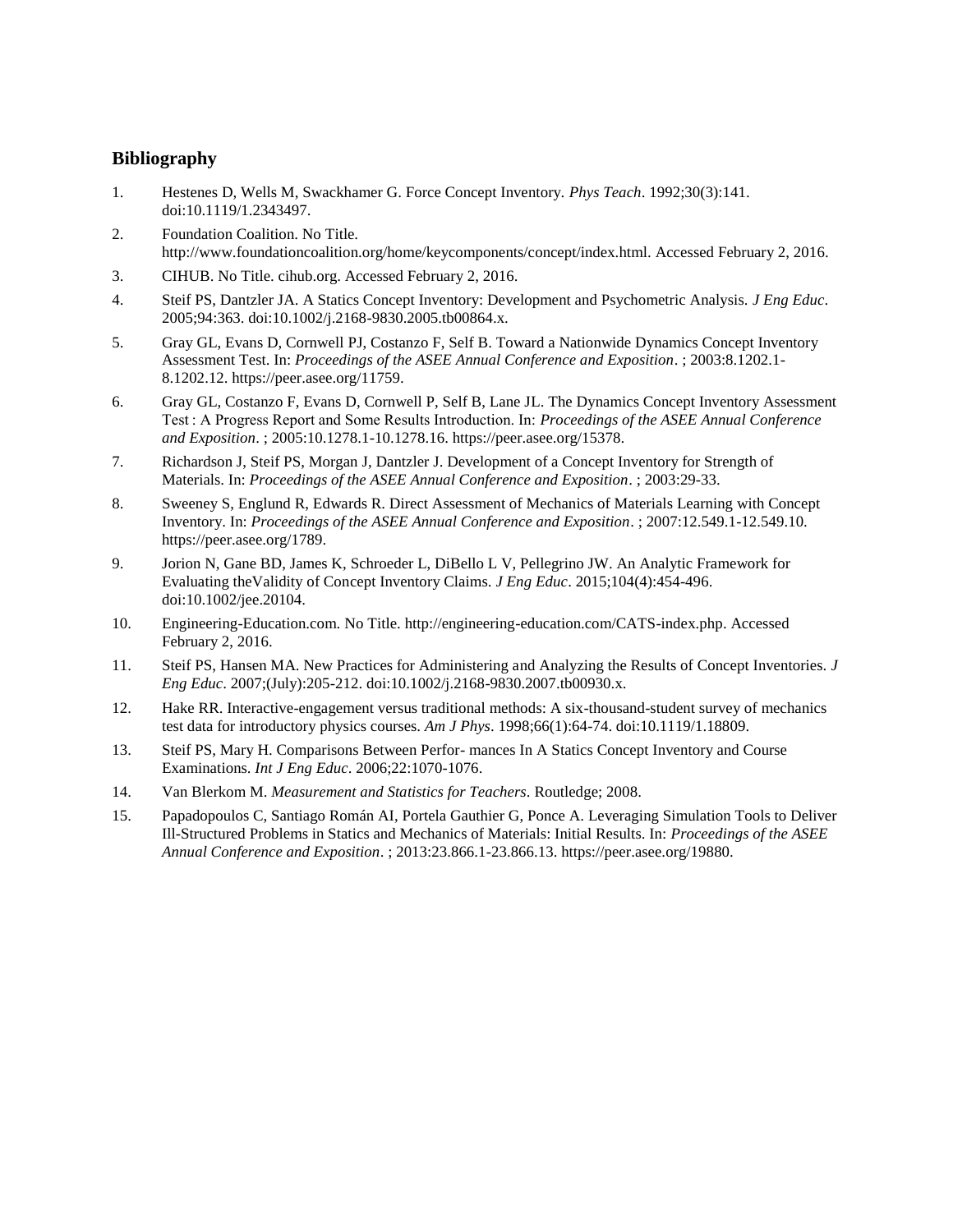# **Appendix: ASCI Instrument with Statistical Summaries and Commentary**

The Appendix provides a complete description of the ASCI along with summaries of results and commentaries. Items denoted by \*double asterisk\* indicate correct answers. DNA = "did not answer".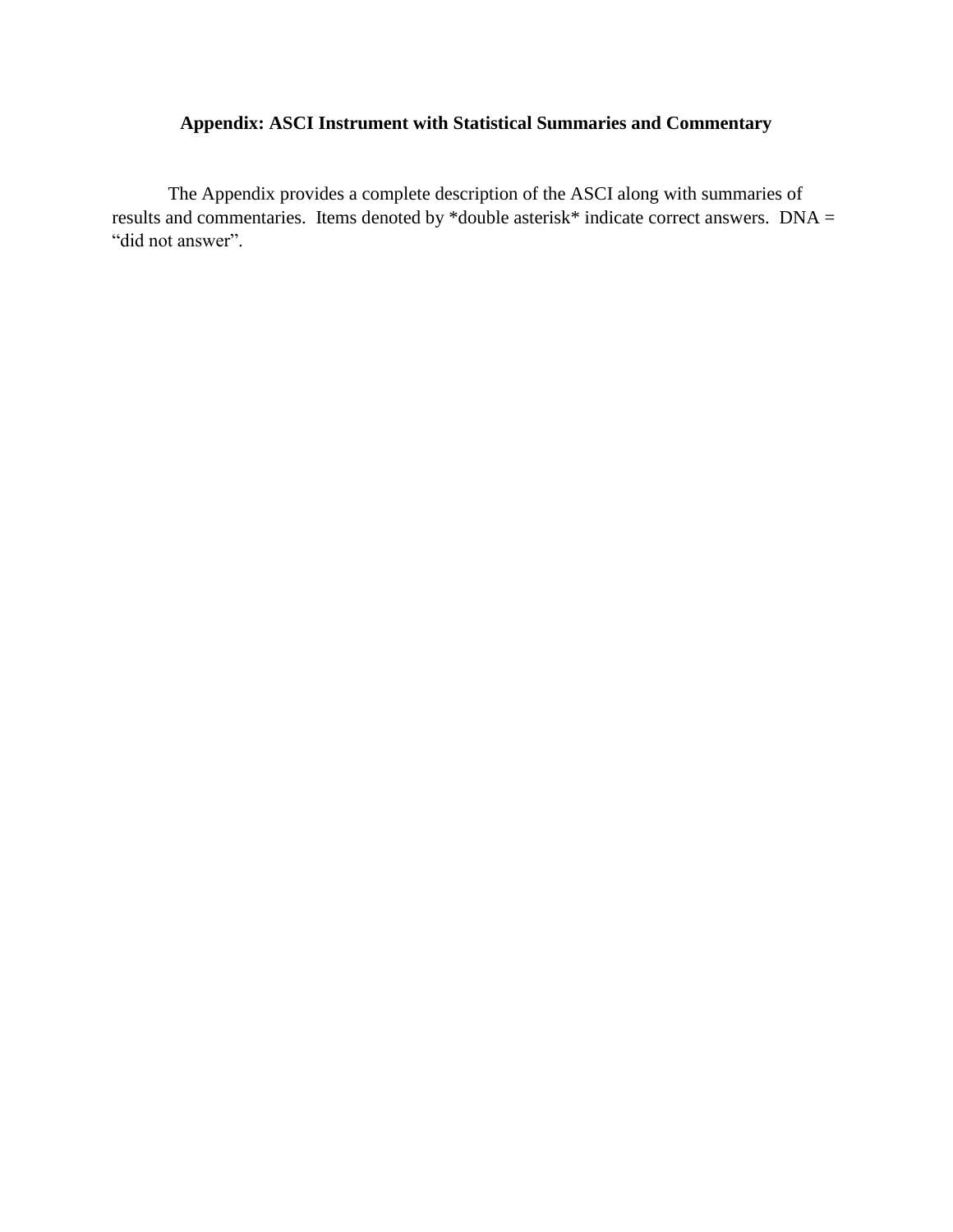

**Commentary:** On the pre-test, students demonstrate affinity to the misconception that the friction "increases" as the hands are pressed more tightly. The post-test performance showed essentially no gain on the correct answer, while modest gains were observed for the incorrect answer "increases", suggesting that this is potentially a strong misconception that is resistant to change. The weak averages on the CATS 8 and 9 are consistent with these results.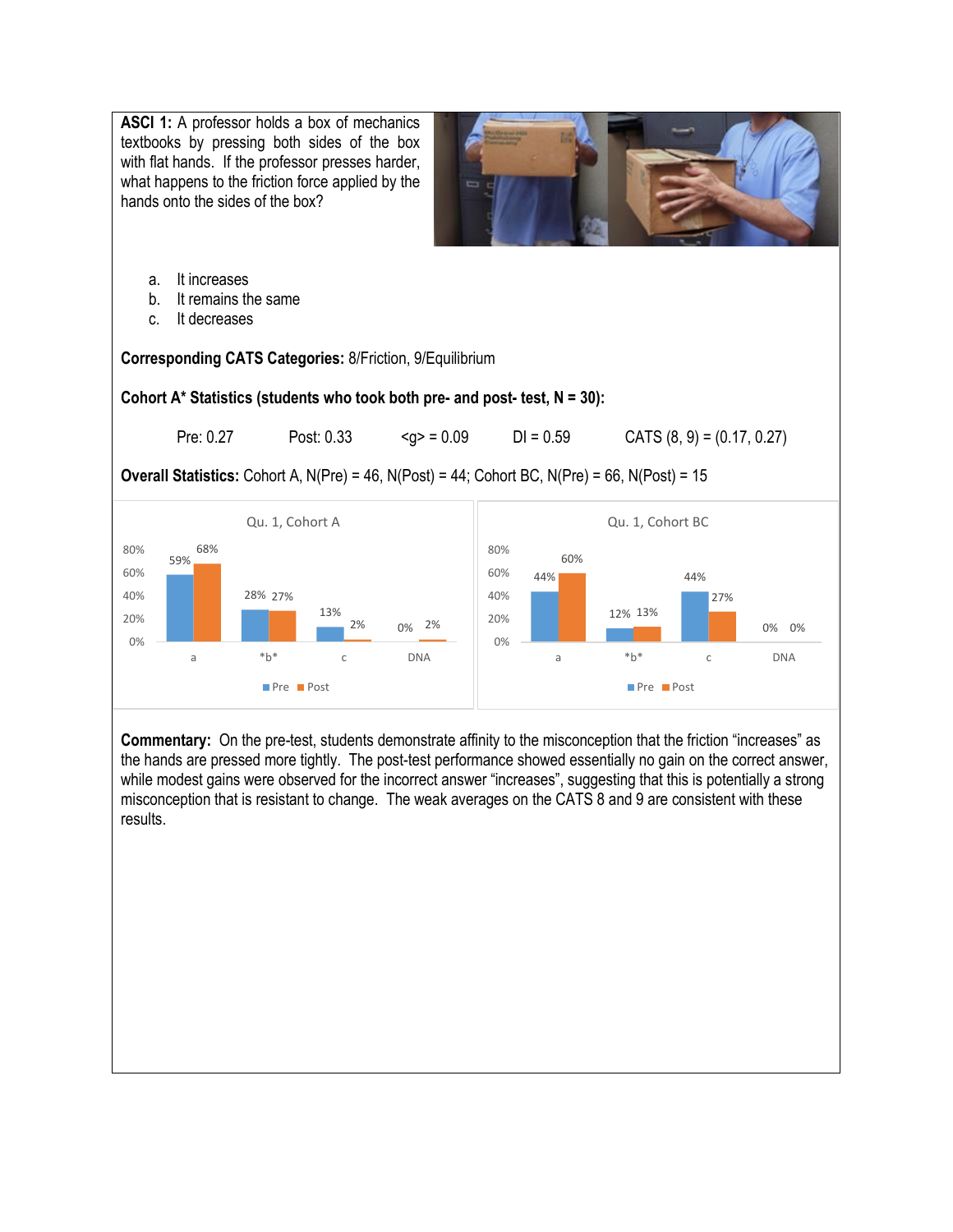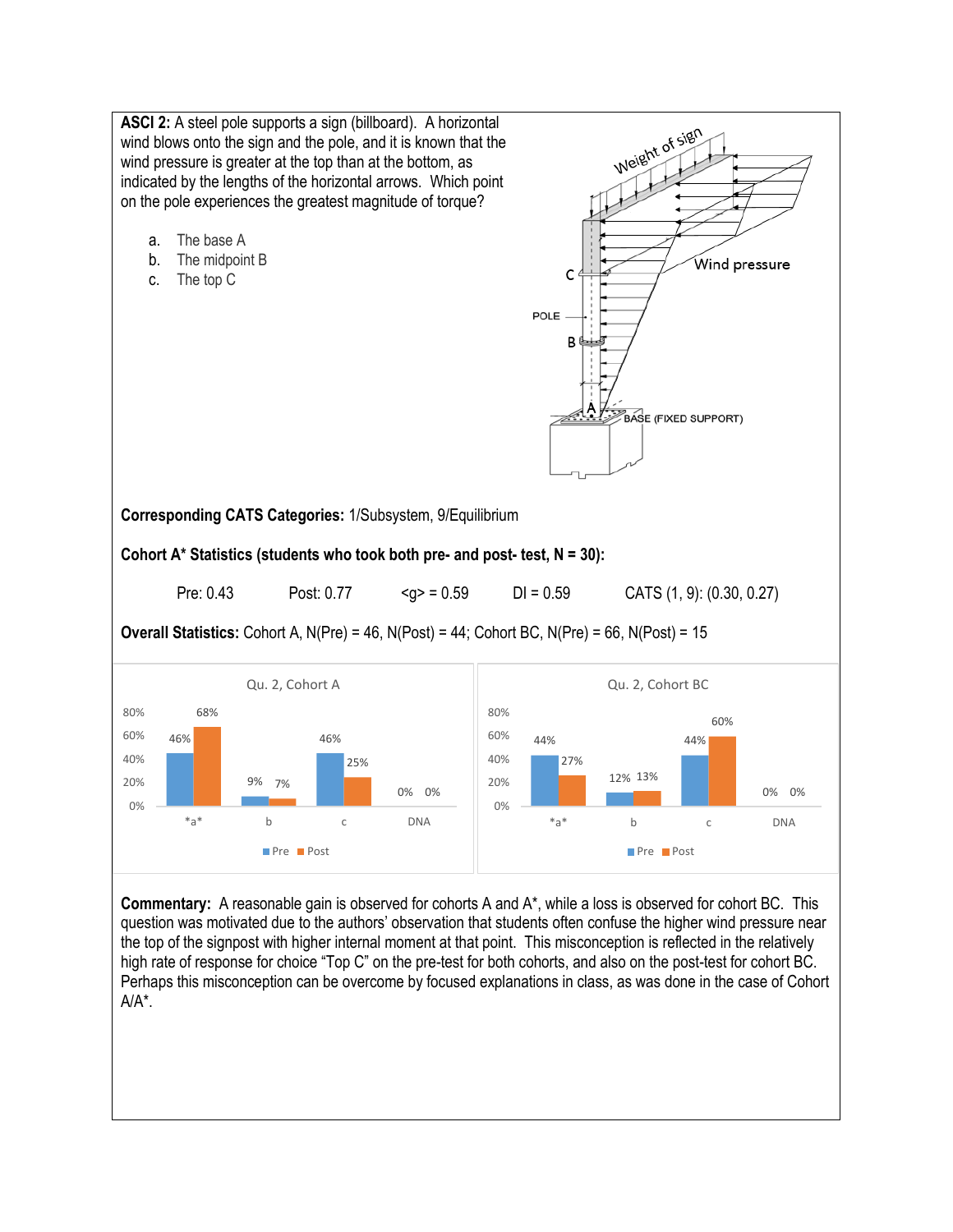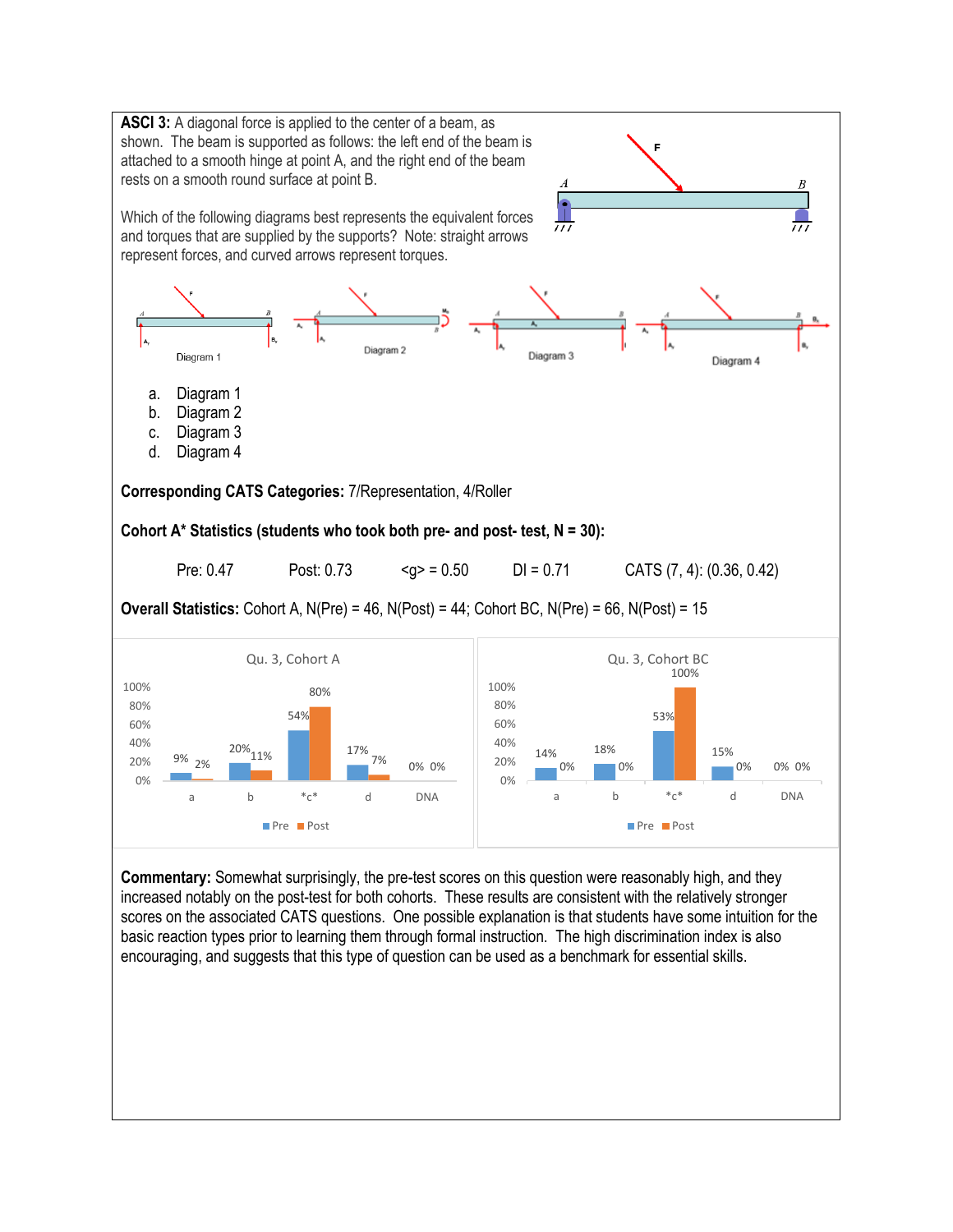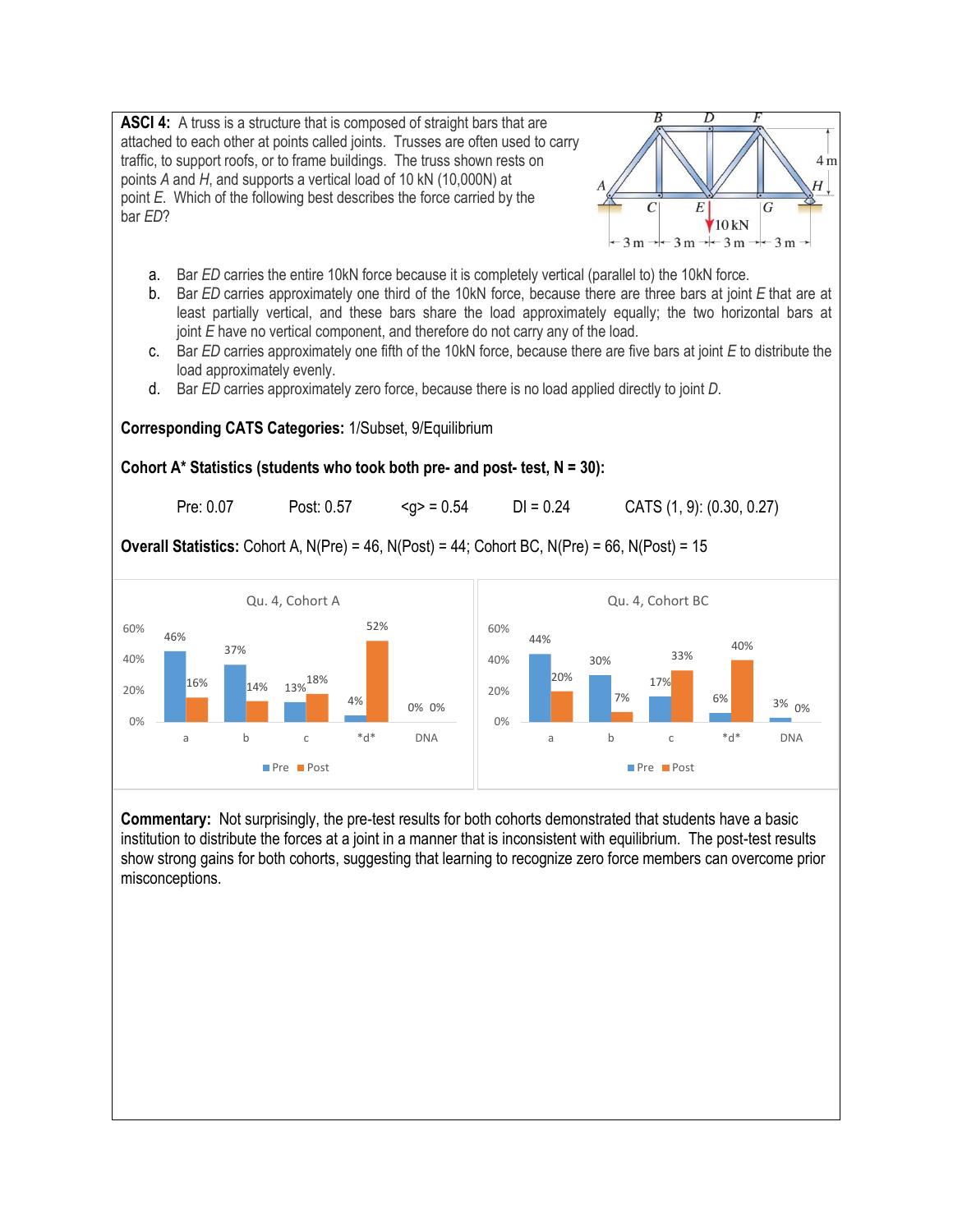**ASCI 5:** A car is parked on a steep hill. Which best describes the magnitude of the frictional force that prevents the car from sliding down the hill, as a percentage of the car's weight *W*?

- a. Approximately 5% of *W*
- b. Approximately 25% of *W*
- c. Approximately 50% of *W*
- d. Approximately 100% of *W*

**Corresponding CATS Categories:** 8/Friction, 9/Equilibrium

**Cohort A\* Statistics (students who took both pre- and post- test, N = 30):**

Pre: 0.03 Post: 0.07  $\leq q$  = 0.03 DI = 0.00 CATS (8, 9): (0.17, 0.27)

**Overall Statistics:** Cohort A, N(Pre) = 46, N(Post) = 44; Cohort BC, N(Pre) = 66, N(Post) = 15



**Commentary:** Both the pre- and post- test scores on this question were very poor, and the discrimination index was zero. While this may indicate that this is not a "good" question, the results do reveal some insight. Hidden in this question is the need to accurately estimate slopes of hills, which in the authors' experience, people tend to greatly exaggerate. It is not clear from the results if students simply guessed overall, or attempted a free-body & equilibrium analysis, and then guessed as to the effect of the slope; the authors suppose it to be the former. In either case, the results of this question suggest that developing standard skills from Statics is not sufficient for students to ascertain answers for many questions that are within their technical knowledge.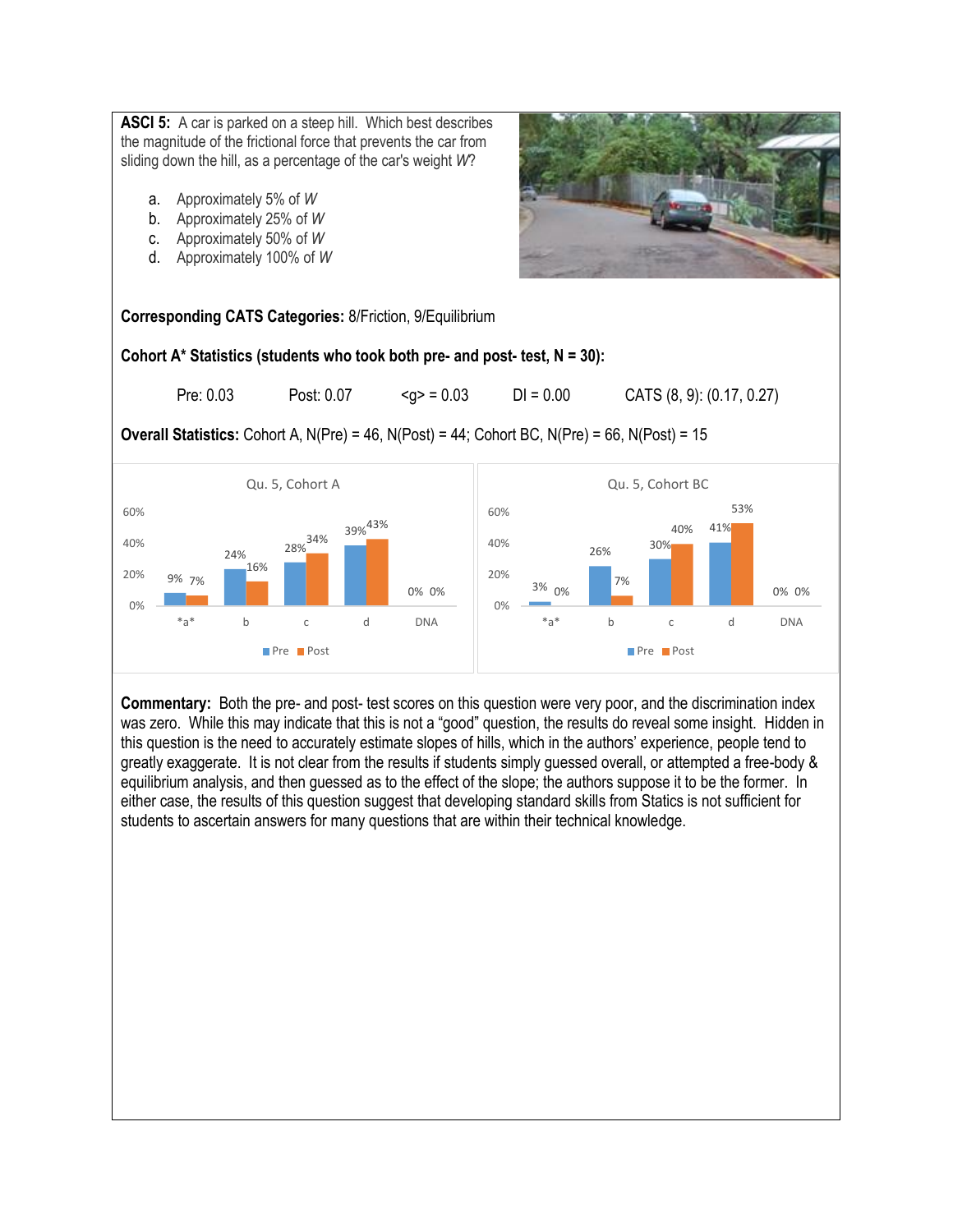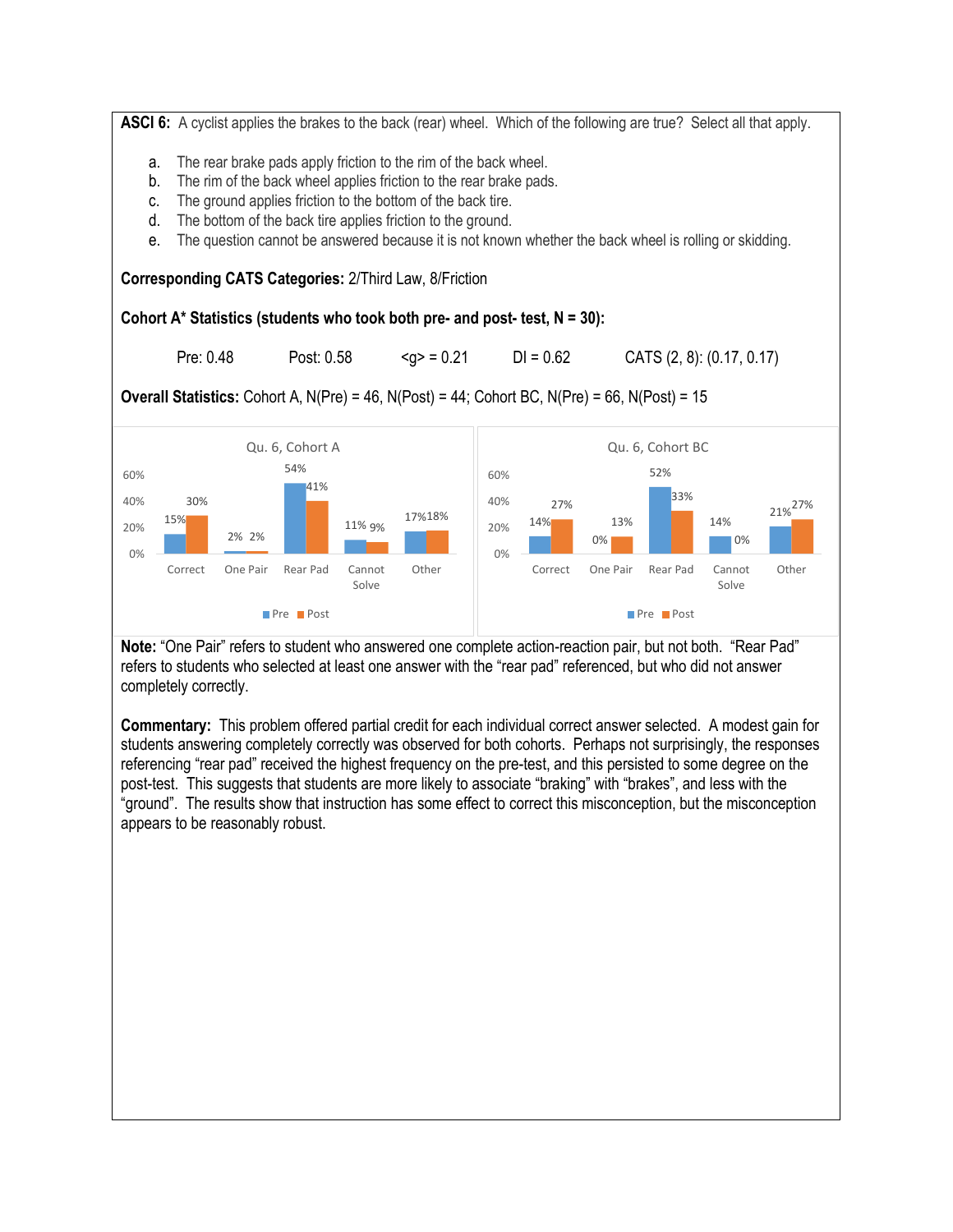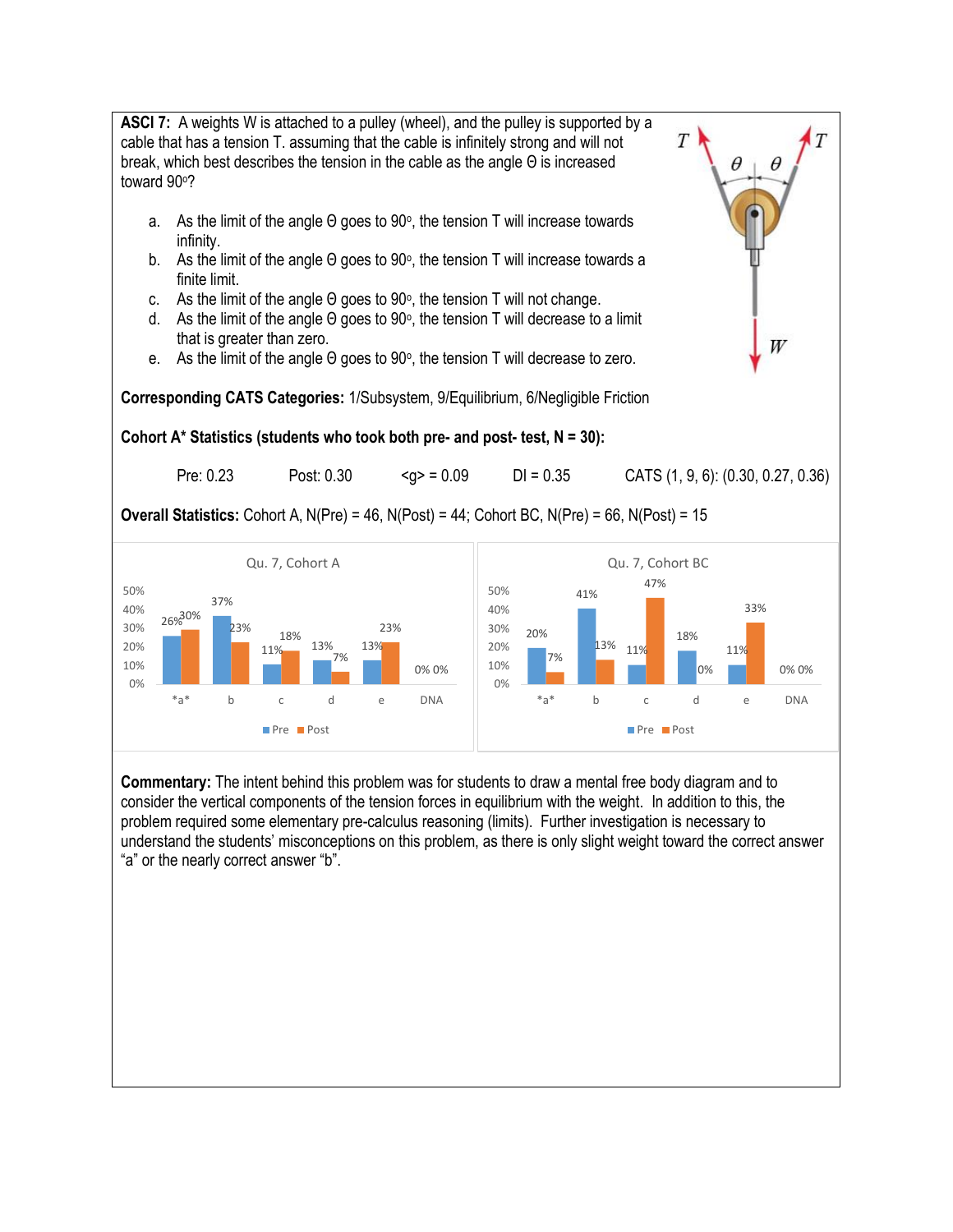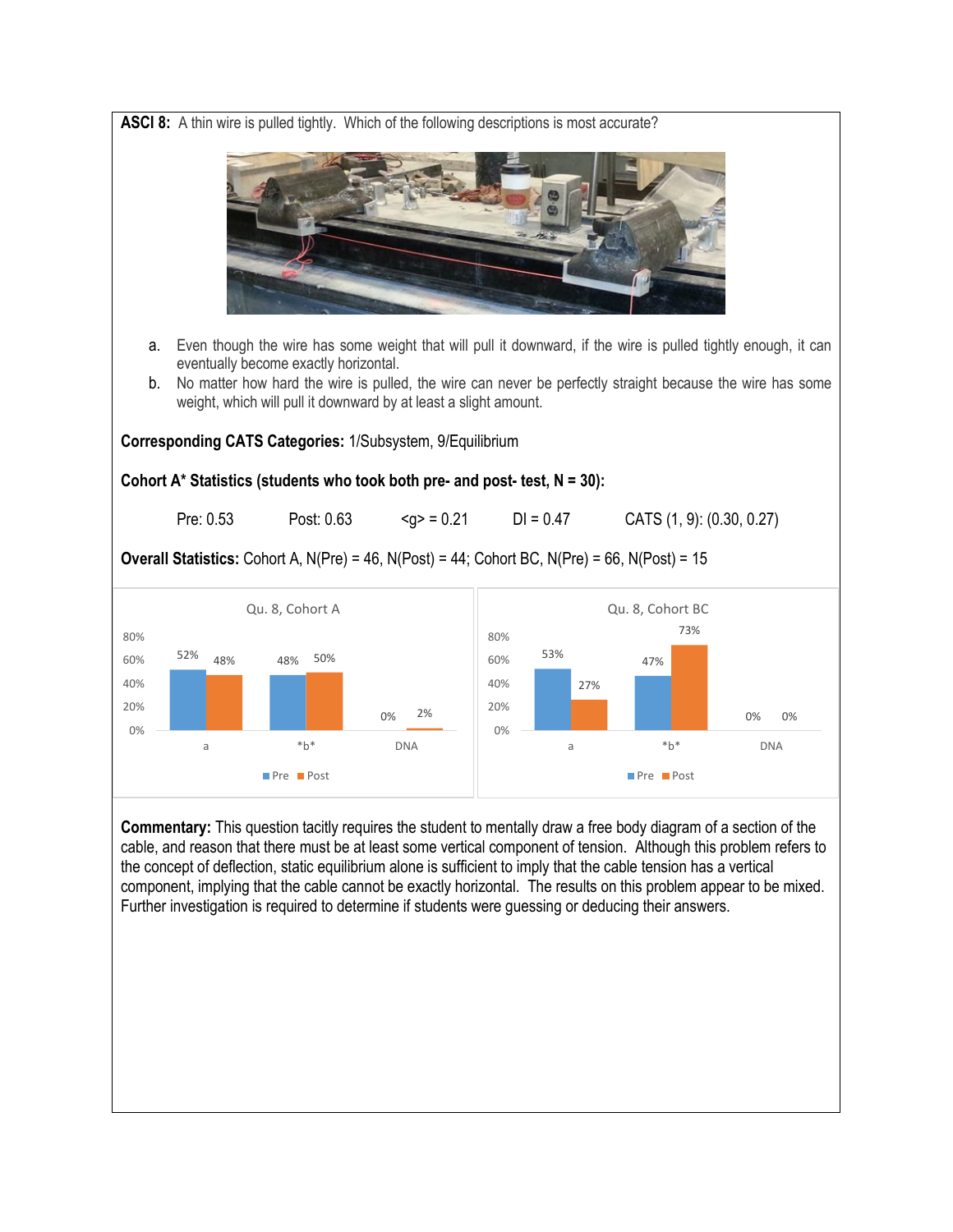